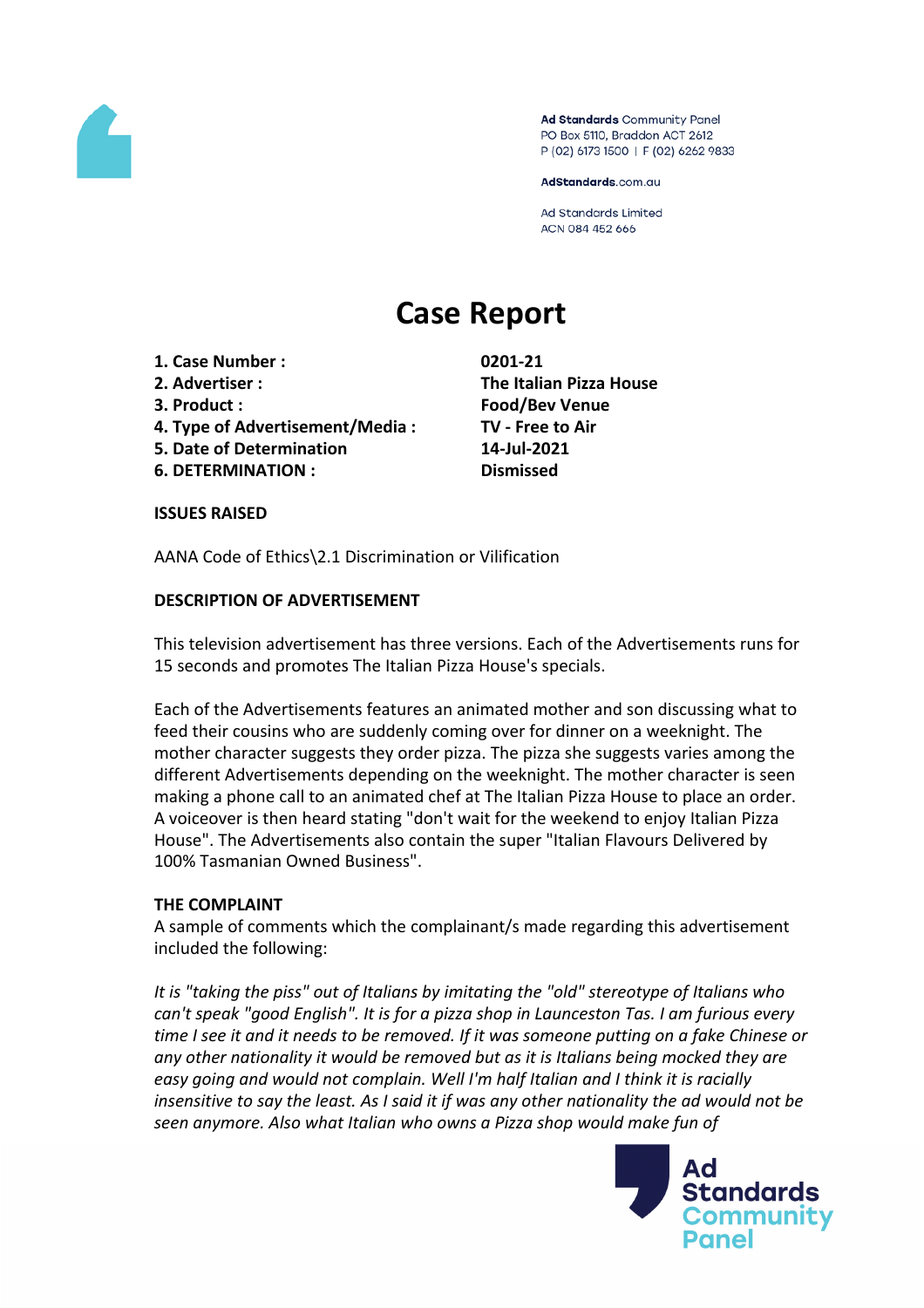

*themselves? They should know better and either way I want this ad removed and the people who caused it to be made made aware of it's racism and mockery of a race of people who have contributed more than most other immigrants in building this country post WW2 and being subject to racist TV ads is perplexing in 2021.*

#### **THE ADVERTISER'S RESPONSE**

Comments which the advertiser made in response to the complainant/s regarding this advertisement include the following:

*I refer to your letter dated 5 July 2021 regarding a complaint (Complaint) made by a complainant and submitted to Ad Standards on 1 June 2021. The Complaint concerns advertisements (Advertisements) by The Italian Pizza House in relation to a pizza restaurant.*

## *1. Description of the Advertisement*

*The Advertisements were created by Southern Cross Austereo in response to a brief by The Italian Pizza House. The Advertisements were approved by The Italian Pizza House on 19 July 2020. No external advertising or media agency was involved in creation of the Advertisements.*

*Each of the Advertisements runs for 15 seconds and promotes The Italian Pizza House's pizzas.*

*Each of the Advertisements features an animated mother and son discussing what to feedtheir cousins who are suddenly coming over for dinner during a weeknight. The mothercharacter suggests they order pizza. The pizza she suggests varies between the different Advertisements depending on the weeknight. The mother character is seen making a phone call to an animated chef at The Italian Pizza House to place an order. A voiceover is then heard stating "don't wait for the weekend to enjoy Italian Pizza House". The Advertisements also contain the disclaimer "Italian Flavours Delivered by 100% Tasmanian Owned Business". A copy of the script for each Advertisement, and the applicable Clear Ads reference numbers and classifications, are attached. A digital copy of each Advertisement accompanies this letter.*

#### *2. Broadcast of the Advertisement*

*The Advertisements have been regularly broadcast on 7 Launceston, 7Mate Tasmania and 7Two Tasmania since 22 July 2020. While we respect the right of any member of the community to complain about an advertisement, we also note that no other complaint has been received in relation to the Advertisements in the time that the Advertisements have been on air (broadcast 4,838 times in total).*

#### *3. Section 2 of the AANA Code of Ethics*

*Your letter indicates that the Advertisements raise issues under section 2 of the AANA Code of Ethics (Code), particularly section 2.1 (discrimination or vilification). We are satisfied that the Advertisements do not any raise any issue under any part of section 2 of the Code. We comment below in relation to each part of section 2.*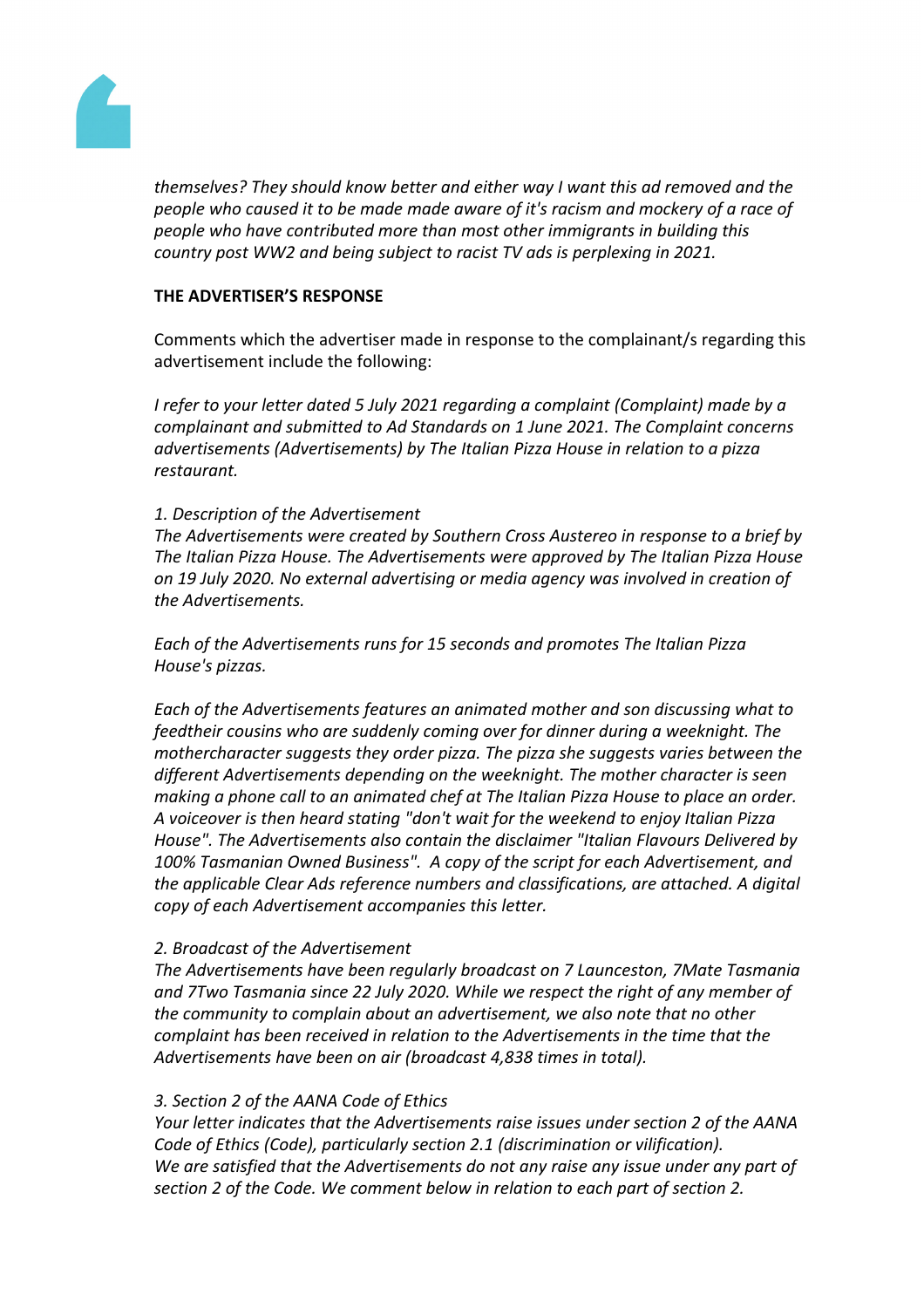

*2.1 - not portray or depict material which discriminates against or vilifies a person or section of the community on account of race, ethnicity, nationality, gender, age, sexual preference, religion, disability, mental illness or political belief.*

*The Advertisements do not depict material which discriminates against or vilifies a person or section of the community on any of these grounds. While the Advertisements do feature animated characters with Italian accents, these animated characters are intended to demonstrate the authenticity of the food at The Italian Pizza House. The Advertisements do not portray the animated characters in a negative light and nor do the Advertisements make any disparaging, derogatory or demeaning comments in reference to any ethnicity or nationality. The tone of all the Advertisements is light-hearted, and it is our view that the Advertisements do not create an overall negative impression of any ethnicity or nationality. Finally, we note that the Advertising Standards Board has previously dismissed similar complaints in relation to the use of accents in advertisements where, in context, the advertisement did not present the relevant nationality in a negative manner.'*

*2.2 - not employ sexual appeal in a manner (a) where images of Minors or people who appear to be Minors, are used; or (b) in a manner which is exploitative or degrading of any individual or group of people.*

*The Advertisements do not employ sexual appeal using Minors or people who appear to be Minors and are not exploitative or degrading of any individual or group of people.*

*2.3 - not present or portray violence.*

*The Advertisements do not present or portray violence.*

*2.4 – not present sex, sexuality or nudity.*

*The Advertisements do not present sex, sexuality or nudity.*

*2.5 - not employ strong or obscene language.*

*The Advertisements do not employ strong or obscene language.*

*2.6 - not depict material contrary to Prevailing Community standards on health and safety.*

*The Advertisements do not depict material of this nature.*

*2.7 - clearly distinguishable as an Advertising or Marketing Communication.*

*The Advertisements are clearly distinguishable as such.*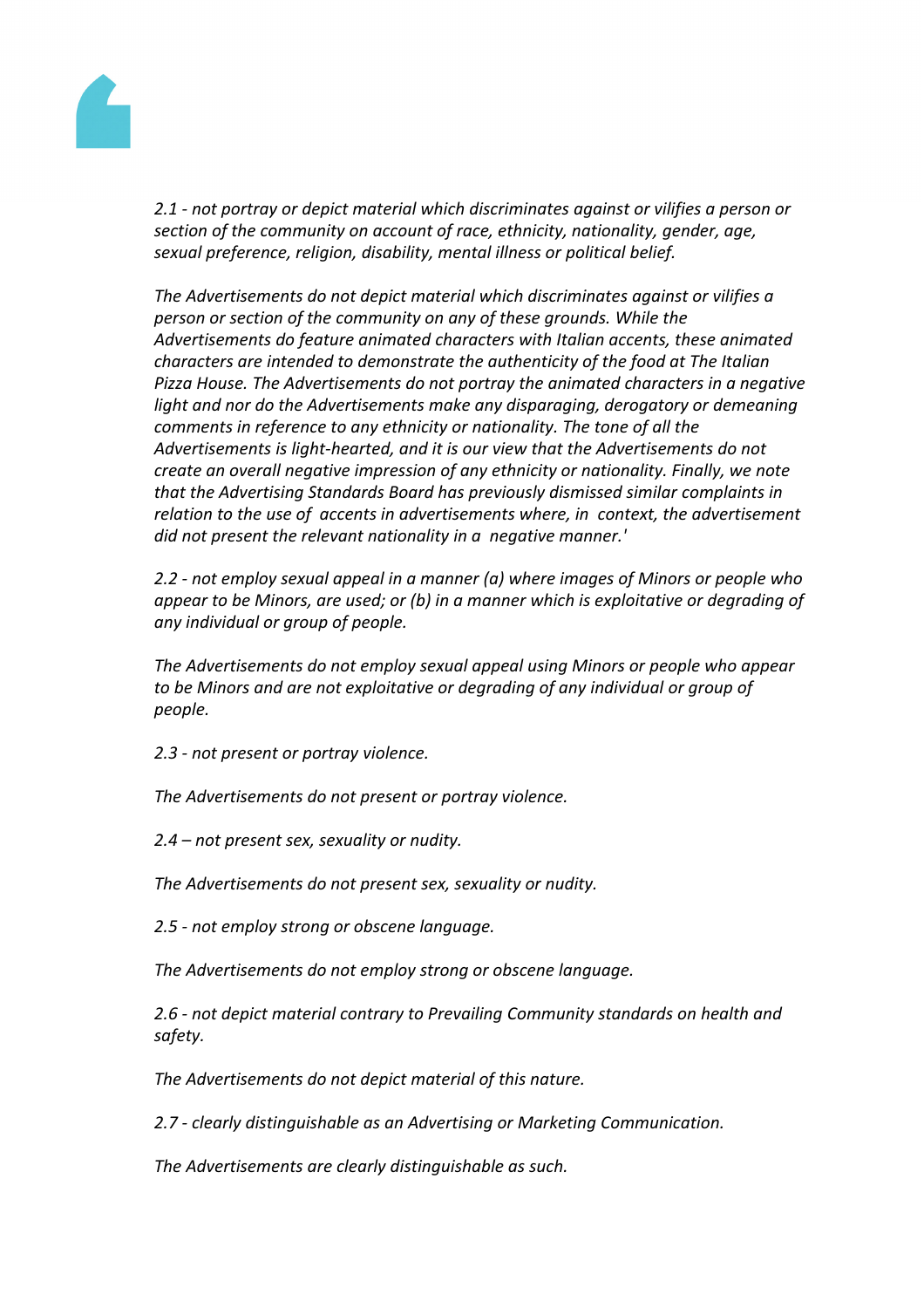

# *4. Other Codes*

*The Complaint does not fall within the remit of the AANA Code for Marketing & Advertising Communications to Children or the AANA Food & Beverages - Advertising & Marketing Communications Code.*

### *5. Conclusion*

*For the reasons set out above, we request that the Complaint be dismissed. We look forward to your determination. If you require any further information, please do not hesitate to contact me.*

# **THE DETERMINATION**

The Ad Standards Community Panel (the Panel) considered whether this advertisement breaches Section 2 of the AANA Code of Ethics (the Code).

The Panel noted the complainant's concerns that advertising depicted a negative stereotype that Italian's can't speak good English.

The Panel viewed the advertisement and noted the advertiser's response.

**Section 2.1: Advertising or Marketing Communication shall not portray people or depict material in a way which discriminates against or vilifies a person or section of the community on account of race, ethnicity, nationality, gender, age, sexual preference, religion, disability, mental illness or political belief.**

The Panel noted the AANA Practice Note which provides guidance on the meaning of:

- Discrimination unfair or less favourable treatment
- Vilification humiliates, intimidates, incites hatred, contempt or ridicule
- Nationality people belonging to a particular nation either by birth, origin or naturalisation.

The Panel considered that while making fun of the names or accents of minority groups in the community can be harmful, the advertisement's tone is light-hearted and the portrayal of Italian accents is not mocking but rather consistent with a normal Italian accent, the people are depicted as Italian, and that is relevant to the product advertised.

The Panel considered that the accents of the father and son were a positive portrayal and did not amount to a negative stereotype of Italian people.

The Panel considered that the advertisement did not depict people receiving unfair or less favourable and did not humiliate, intimidate or incite hatred, contempt or ridicule a person or section of the community on the basis of nationality.

#### **Section 2.1 conclusion**